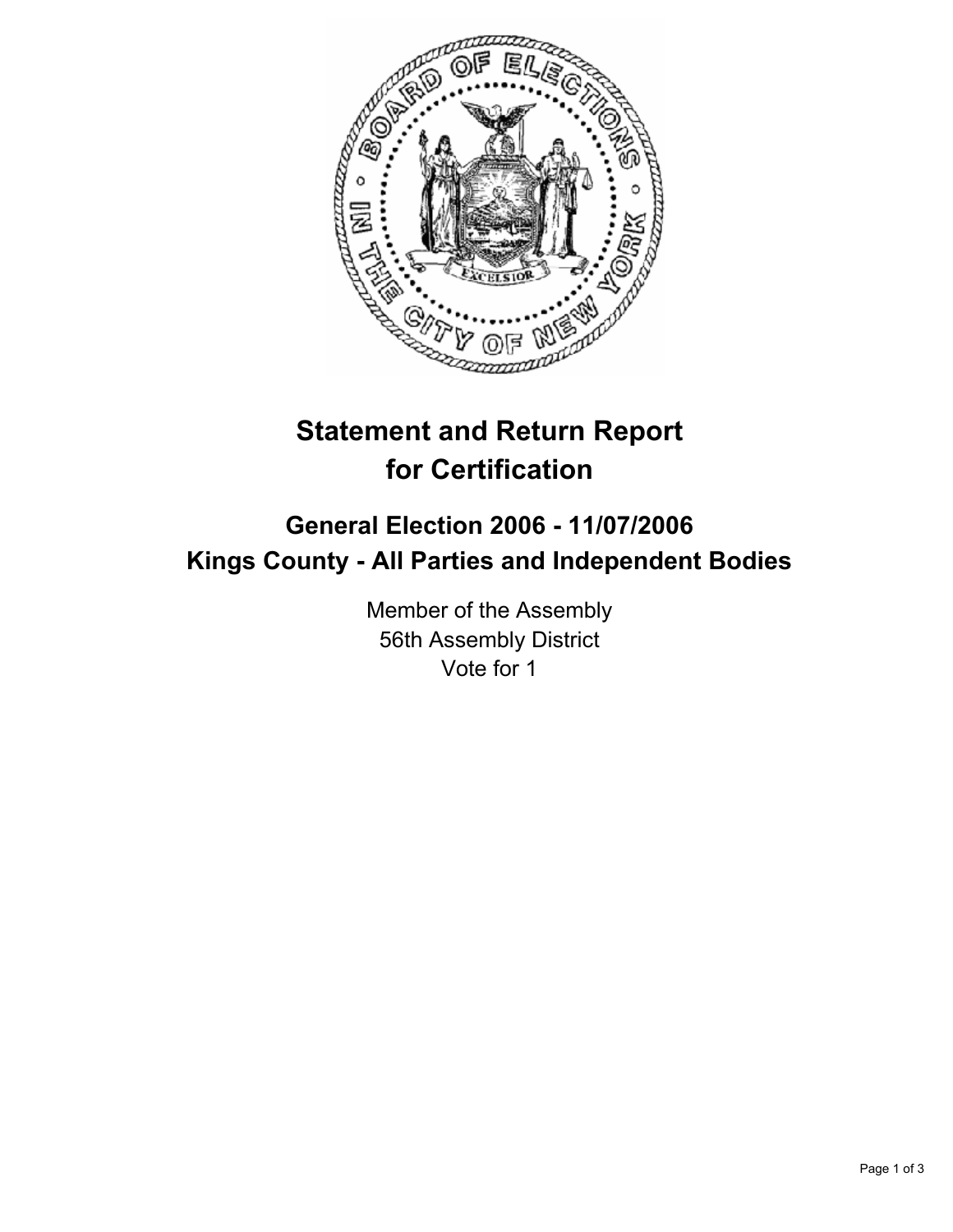

### **Assembly District 56**

| PUBLIC COUNTER                   | 16,670 |
|----------------------------------|--------|
| <b>EMERGENCY</b>                 | 121    |
| ABSENTEE/MILITARY                | 217    |
| <b>AFFIDAVIT</b>                 | 436    |
| <b>Total Ballots</b>             | 17,456 |
| ANNETTE M ROBINSON (DEMOCRATIC)  | 12,785 |
| CHARLES BARRON (WRITE-IN)        | 2      |
| MONIQUE GREENWOOD (WRITE-IN)     |        |
| PATRICIA ROBINSON (WRITE-IN)     |        |
| <b>REGINALD WHITE (WRITE-IN)</b> |        |
| <b>Total Votes</b>               | 12,790 |
| Unrecorded                       | 4.666  |